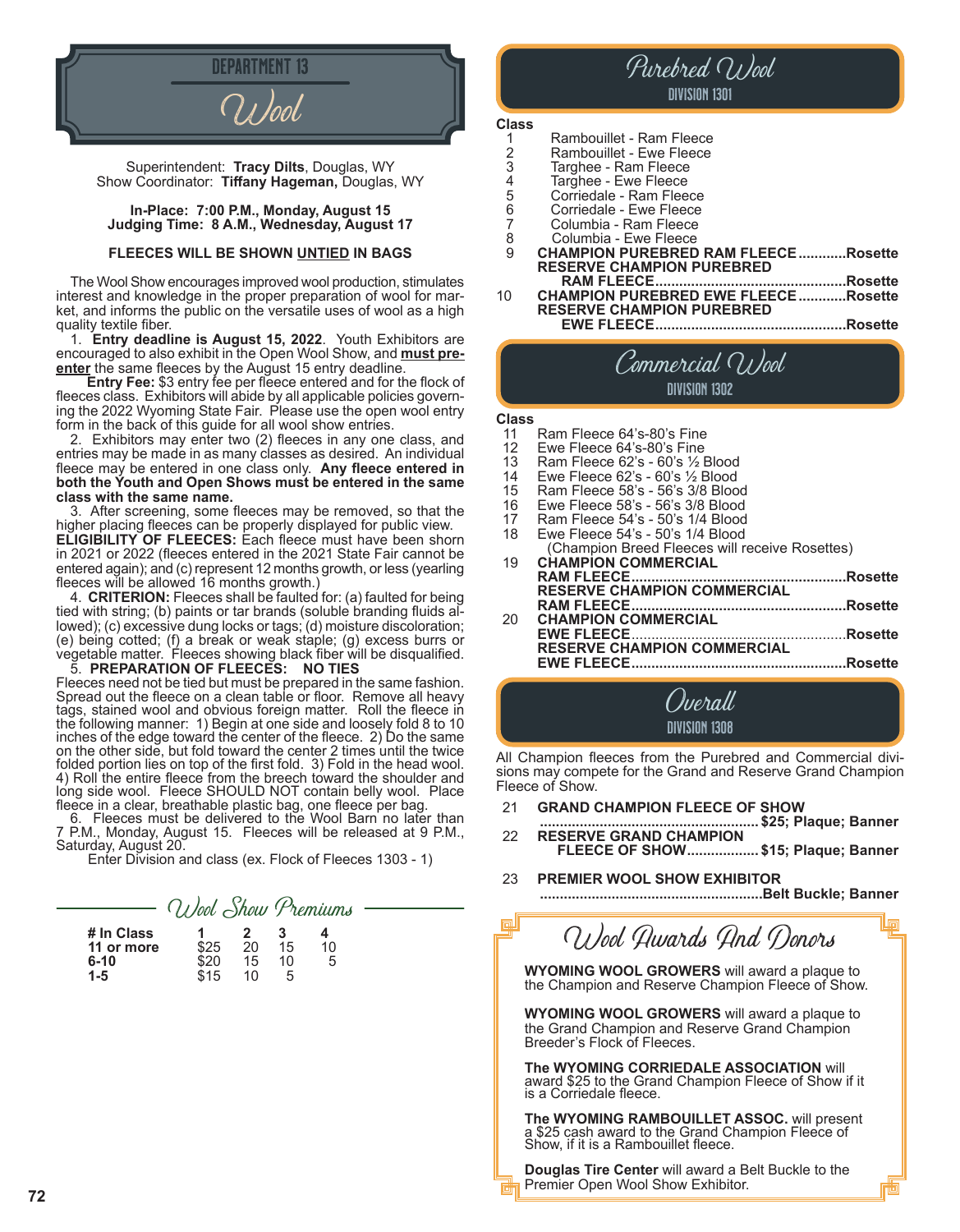# Breeder's Flock of Fleeces Division 1303

#### **There is a \$3.00 entry fee for this class.**

Exhibit to have fleeces from one (1) ram, two (2) mature ewes, and one (1) yearling ewe. Fleeces to be from wool breeds only. Must be of the same grade. May NOT be double entered from another class.

#### **Class**

- Four (4) fleeces per entry. 24. **GRAND CHAMPION FLOCK OF FLEECES**
- **Belt Buckle;Banner** 25 **RESERVE GRAND CHAMPION FLOCK OF FLEECES**



Division 1304

#### Superintendent: **Rita Redig**, Glenrock, WY

#### **Judging Time: 9 A.M., Wednesday, August 17** following the Open/Youth Wool Judging

This show is for high quality natural colored fleeces intended for<br>hand spinning use.<br>1. Entry Fee: \$3 per fleece. Entry and fees are due August<br>15, 2022. Use Open Wool Entry form, in back of this guide for all entries. Entries are open to the world. Late entries will be accepted

until 7 p.m., Monday, August 15.<br>
2. Fleeces must be shorn in 2022 and represent twelve months growth or less. Yearling fleeces will be allowed sixteen months growth.

 $\degree$  3. Definition of color: "White is White; Everything else is Colored."

4. Fleeces must be skirted and should be very clean.<br>5. For fleeces entered in the blanketed class. The sheep<br>must be covered with a protective blanket from shearing to<br>shearing. Only the wool under cover is to be entered.

shearing. Only the wool under cover is to be entered.<br>
6. Fleeces will be shown in clear plastic bags; tying fleece is<br>
optional.<br>
7. Fleeces on display for sale must be entered and shown.<br>
8. Fleeces must be delivered to

the State Fair, provided space is available (may be released fol-<br>lowing the completion of judging if needed).

9. Premium schedule will be same as set for Open Class Wool.

# WOOL CLASSES

Fleece Classification (Spinning Count)

| Fine Medium Coarse Hair<br>Fleece Color 64's & Finer 58's to 62's 56's & Less |  |  |
|-------------------------------------------------------------------------------|--|--|
|                                                                               |  |  |
|                                                                               |  |  |
|                                                                               |  |  |

# **Class**

- 13 Alpaca Fleece, White (Limit Two (2) fleece per exhibitor)<br>14 Alpaca Fleece, Color (Limit Two (2) fleece per exhibitor)
- 14 Alpaca Fleece, Color (Limit Two (2) fleece per exhibitor)
- 15 Any Other Animal Fleece (i.e. Mohair, Camel, Llama, Silk, Etc.)<br>16 **Champion White Wool Fleece...........................Rosette** 16 **Champion White Wool Fleece............................Rosette**
- **Recerve Champion White Wool Fleece............Rosette**
- 17 **Champion Colored Wool Fleece.......................Rosette Reserve Champion Colored Wool Fleece........Rosette** 18 **Champion Alpaca Fleece...................................Rosette Reserve Champion Alpaca Fleece....................Rosette**
- 19 **Champion Any Other Fleece .............................Rosette Reserve Champion Any Other Fleece ..............Rosette** 20 **Grand Champion Natural**
- **Spinning Fleece of Show**........................ **\$25; Rosette Reserve Grand Champion Natural**
- **Spinning Fleece of Show**........................ **\$15; Rosette**
- 22 **Premier Spinning Animal Fiber Exhibitor........ Banner**

# Natural Fiber Arts Show for Handspinners Division 1305 - 1307

#### Judging Time: **Wednesday, August 17, 3:30 P.M.**

1. All contestants will abide by all applicable General Policies and Procedures of the 2022 Wyoming State Fair and specific

Department policies. 2. Each exhibitor in this department in making application for entry, is required to pay a Processing Fee (office charge) of: **\$3.00** 

**for each article**. 3. Use Entry Form in back of this premium book for all en- tries. Entries are open to the world. PLEASE TYPE OR PRINT CLEARLY. Fill in form completely and accurately. Please be sure the item is entered in correct category. Entries not listed on entry

forms will not be accepted.<br>\_\_4. **BRING ENTRIES TO DISPLAY AREA NEXT TO THE WOOL PAVILION UNTIL 7 P.M., MONDAY, AUGUST 15. Printed entry tags may be obtained from the superintendent of natural fiber arts at this time, if pre-entered.**

# CONTEST POLICIES

1. Each contestant may enter one exhibit per class.<br>2 The contestant may start with a fleece, roving, or may use yarn hand-<br>spun by another, provided the name of the carder or spinner is identified.<br>3. Each entry must be accompanied by a card containing

- (a) 1/2" sample lock of unwashed fleece, or 6" length of
- 
- 
- 

(a) the local province in the control of the control of the control of spin by an excluded).<br>
(b) 1 yard of spin yarn (felting & yarn excluded).<br>
(c) A concise description of production methods.<br>
(d) Entries, except yarn o Animal Fiber and emphasize fiber and trim (i.e. buttons, etc.) excluded. Fibers need not be Wyoming grown.

5. Enter classes at skill level as defined in the Fine Arts Department.

6. Entries are open to the world.

## Premiums

|                                                             | 1st | 2nd | 3rd |
|-------------------------------------------------------------|-----|-----|-----|
| Division 1305/Classes 1-21<br>Advanced Amateur/Professional | -S8 | \$6 | \$4 |
| Division 1306/Classes 22-42<br>Amateur                      | \$7 | \$5 | \$3 |
| Division 1307/Classes 43-63<br>Junior (18 and Under)        | \$6 | \$4 | \$2 |

**YARN CLASS** Handspun Yarn, 100% sheep wool, minimum of 1/2 oz. or 50 yards skeined.

|                                                            | Adv Am Am |              | Jr. |
|------------------------------------------------------------|-----------|--------------|-----|
|                                                            |           |              |     |
|                                                            |           |              |     |
|                                                            |           |              |     |
| Novelty, up to 40% other                                   |           |              |     |
| natural animal fiber acceptable4  25 46                    |           |              |     |
|                                                            |           |              |     |
| Any 100% or blended Natural Animal Fiber                   |           |              |     |
| (i.e. mohair, camel, dog, llama, rabbit, silk, etc.        |           |              |     |
| may include wool, but not 100% wool). 5  26  47            |           |              |     |
| <b>ROVING</b>                                              |           | <b>CLASS</b> |     |
| Hand Carded "roulauf" or "rolag", minimum of 1 oz., washed |           |              |     |
| 100% Sheep Wool White,                                     |           |              |     |
|                                                            |           |              |     |
| 60% or more Wool, blended (i.e. mohair, camel,             |           |              |     |
|                                                            |           |              |     |
| Any blended Natural Animal Fiber, as above8  29  50        |           |              |     |
| 100% Any Other Animal Fiber9  30  51                       |           |              |     |
|                                                            |           |              |     |
| Drum Carded "Batts", minimum of 2 oz., washed & carded.    |           |              |     |
| 100% Sheep Wool White,<br>Adv Am Am Jr                     |           |              |     |
| Natural Colored or Dyed 10  31  52                         |           |              |     |
| 60% or more Wool, blended                                  |           |              |     |
| with other Natural Animal Fiber, as above 11 32 53         |           |              |     |
| Any blended Natural Animal Fiber,                          |           |              |     |
| (i.e. mohair, camel, dog, llama, silk, etc) 12  33  54     |           |              |     |
|                                                            |           |              |     |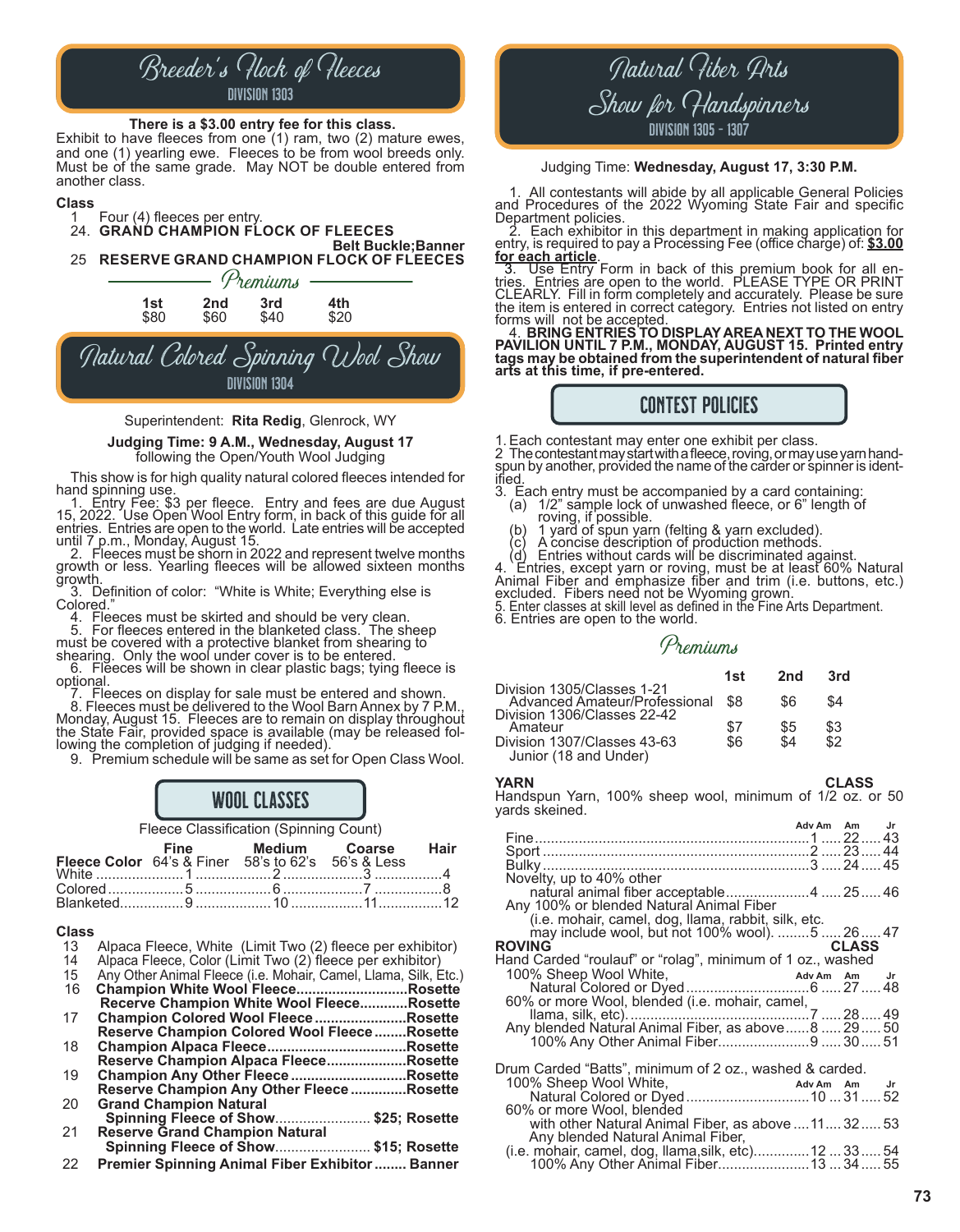# Natural Fiber Arts Show for Handspinners (contd) Division 1305 - 1307

| Division 1305/Classes 1-21                                                                                                                                           | 1 st       | emiums<br>2 <sub>nd</sub> | 3rd                |    |
|----------------------------------------------------------------------------------------------------------------------------------------------------------------------|------------|---------------------------|--------------------|----|
| Advanced Amateur/Professional<br>Division 1306/Classes 22-42                                                                                                         | \$8        | \$6                       | \$4                |    |
| Amateur<br>Division 1307/Classes 43-63<br>Junior (18 and Under)                                                                                                      | \$7<br>\$6 | \$5<br>\$4                | \$3<br>\$2         |    |
| <b>GARMENT</b> , see rule #4 above.                                                                                                                                  |            |                           | <b>CLASS</b>       |    |
| Any blend Natural Animal Fiber, as above  16  37  58                                                                                                                 |            |                           | Adv Am Am          | Jr |
| <b>FUN, Any Construction, see rule 4.</b><br>May enter one item in each category.<br>Wearable (accessories only),  17  38  59<br>Decorative or Usable Art, any blend |            | Adv Am                    | <b>CLASS</b><br>Am | Jr |
| Natural Animal Fiber, suitable to this class.  19  40  61<br>Most creative use of blended or 100%<br>natural animal fibers, (i.e. wool, mohair, camel,               |            |                           |                    |    |
| Ilama, rabbit, dog, bison, or silk.  20 41 62<br>Any Repurposed-Upcycled Item, see rule 4  21  42  63                                                                |            |                           |                    |    |

## Overall DIVISION 1308

# Natural Fiber Arts Awards and Donors

**THE WYOMING STATE FAIR** will award rosettes to Best Yarn Exhibit and the Best of Show.

**REED LAND & LIVESTOCK, Douglas,** will award a fine, white fleece to the best exhibit from the fine, white wool class.



## **LODGING INFORMATION DOUGLAS, WYOMING**

BUDGET INN EXPRESS 2310 E. Richards Exit 135 307-358-4780

FIRST INTERSTATE INN FOUR WINDS MOTEL<br>2349 East Richards 615 East Richards 2349 East Richards<br>Exit 135 307-358-2833

1730 Muirfield Court<br>Exit 140 307-358-0707

206 Walnut Street<br>Exit 135 307-358-4343

SLEEP INN & SUITES SUPER 8 MOTEL 508 Cortez Dr. Exit 140<br>307-358-2777 307-358-6800 307-358-2777

Exit 135<br>307-358-2322

HAMPTON INN & SUITES<br>1730 Muirfield Court **Figure 1189 and SUITES** 900 West Yellowstone<br>Exit 140 307-358-4500

HOTEL LaBONTE<br>
206 Walnut Street<br>
206 Walnut Street<br>
208 East Richards Exit 135<br>307-358-4484

## **...WITHIN 30 MILES OF STATE FAIR GLENROCK, WY**

HOTEL HIGGINS<br>416 West Birch St. 1999 MAD 302 W. Birch St. 416 West Birch St.<br>307-436-9212

307-436-5468

## **...WITHIN 50 MILES OF STATE FAIR CASPER, WY**

BEST WESTERN PLUS RAMADA PLAZA 651 Granite Peak Dr 300 W. F St.<br>307-472-1120 307-235-2531 307-472-1120

١m

BEST WESTERN RAMKOTA MAINSTAY SUITES<br>800 N. Poplar 1999 551 Granite Peak Dr 800 N. Poplar 551 Granite Peak Dr.

COMFORT INN OF CASPER HOLIDAY INN - EAST<br>480 Lathrop Rd. 688 721 Granite Peak Dr. 307-235-3038

SLEEP INN 6733 Bonanza Rd Evansville, WY 307-235-3100

307-472-5189

721 Granite Peak Dr.<br>307-577-5000

**AREA CHAMBERS OF COMMERCE**

CONVERSE COUNTY GLENROCK<br>TOURISM & VISTOR CENTER CHAMBER OF COMMERCE TOURISM & VISTOR CENTER CHAMBER OF CONTER CHAMBER OF COMMERCE CHAMBER OF COMMERCE 121 Brownfield Rd.<br>Douglas, WY 82633 Douglas, WY 82633 Glenrock, WY 82637

CASPER AREA CHAMBER OF COMMERCE 500 N. Center Casper, WY 82601 307-234-5311

307-436-5652

Please call the Douglas Visitor Center for any assistance during your visit to the Wyoming State Fair and Rodeo, 307-358-2950.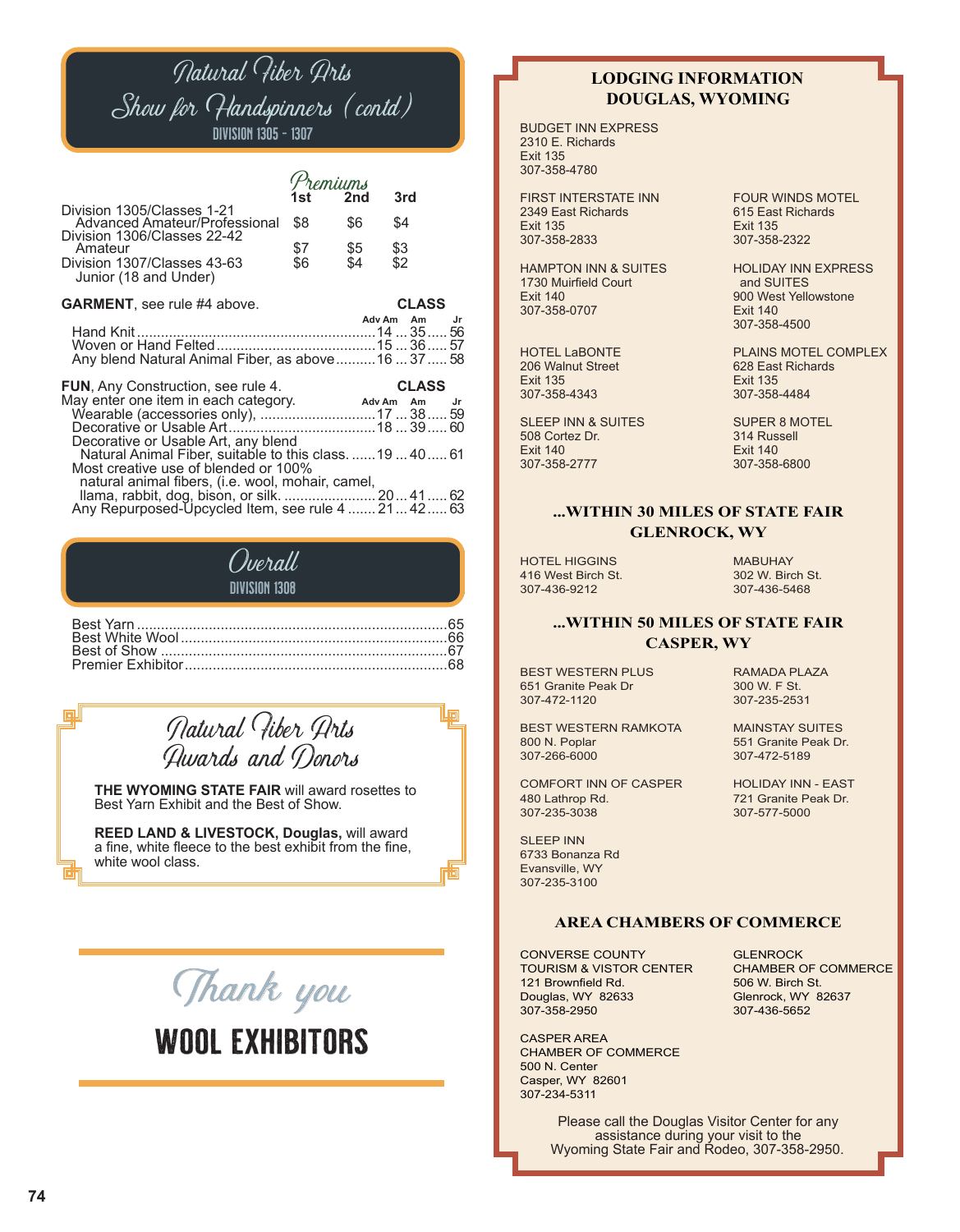

(This form may be duplicated.)

# **Each Department has their own entry form**

Use each **separate** entry form for each Department.

Wool Entries In Place 7 P.M., August 15, 2022. Please read carefully the Policies and Procedures governing entry in Wool Department Late entries accepted until 6 P.M., August 15, 2022

**BEFORE** filling out the entry form for the Department. Entry fees for each Department are to be **paid separately**.

Wyoming State Fair P.O. Drawer 10 Douglas, WY 82633 Phone: 307-358-2398

**MAIL ENTRY TO**<br>Muoming State Feir **III Entry forms due: July 25, 6 P.M.** Late entries accepted to: August 15

## **EXHIBITOR INFORMATION**

Name Farm/Ranch Name

Mailing Address

City/State/Zip Telephone

E-Mail Address:

**ENTRY SUMMARY DIV. QTY FEE TOTAL WOOL (Open)** (per fleece) Purebred Wool 1301 | \$3 Commercial Wool 1302 | \$3 Breeders Flock of Fleeces | 1303 | \$3 Natural Colored Wool | 1304 | \$3

Please accept the entries described below, subject to the policies and regulations as published in the Official Competitive Events Guide for the Wyoming State Fair. I agree to abide by those policies, and I declare all statements made in connection with these entries to be correct to the best of my knowledge. Signature Date

|                                                                                                                                                                                                  | <b>TOTAL NUMBER</b><br>TOTAL \$<br>OF ENTRIES             |                    |
|--------------------------------------------------------------------------------------------------------------------------------------------------------------------------------------------------|-----------------------------------------------------------|--------------------|
| <b>OTHER FEES</b><br><b>Admission Pass</b><br>X \$25                                                                                                                                             |                                                           |                    |
| \$<br><b>TOTAL OTHER FEES</b>                                                                                                                                                                    | <b>TOTAL ENTRY FEES</b><br>l S<br><b>OTHER FEES</b><br>\$ |                    |
| Make checks payable to: Wyoming State Fair **NO FAXED ENTRIES ACCEPTED**<br>(REMINDER: Exhibitor issued checks which are returned for any reason will be assessed a \$30.00 returned check fee.) | <b>TOTAL FEE REMITTANCE</b>                               | OVER $\rightarrow$ |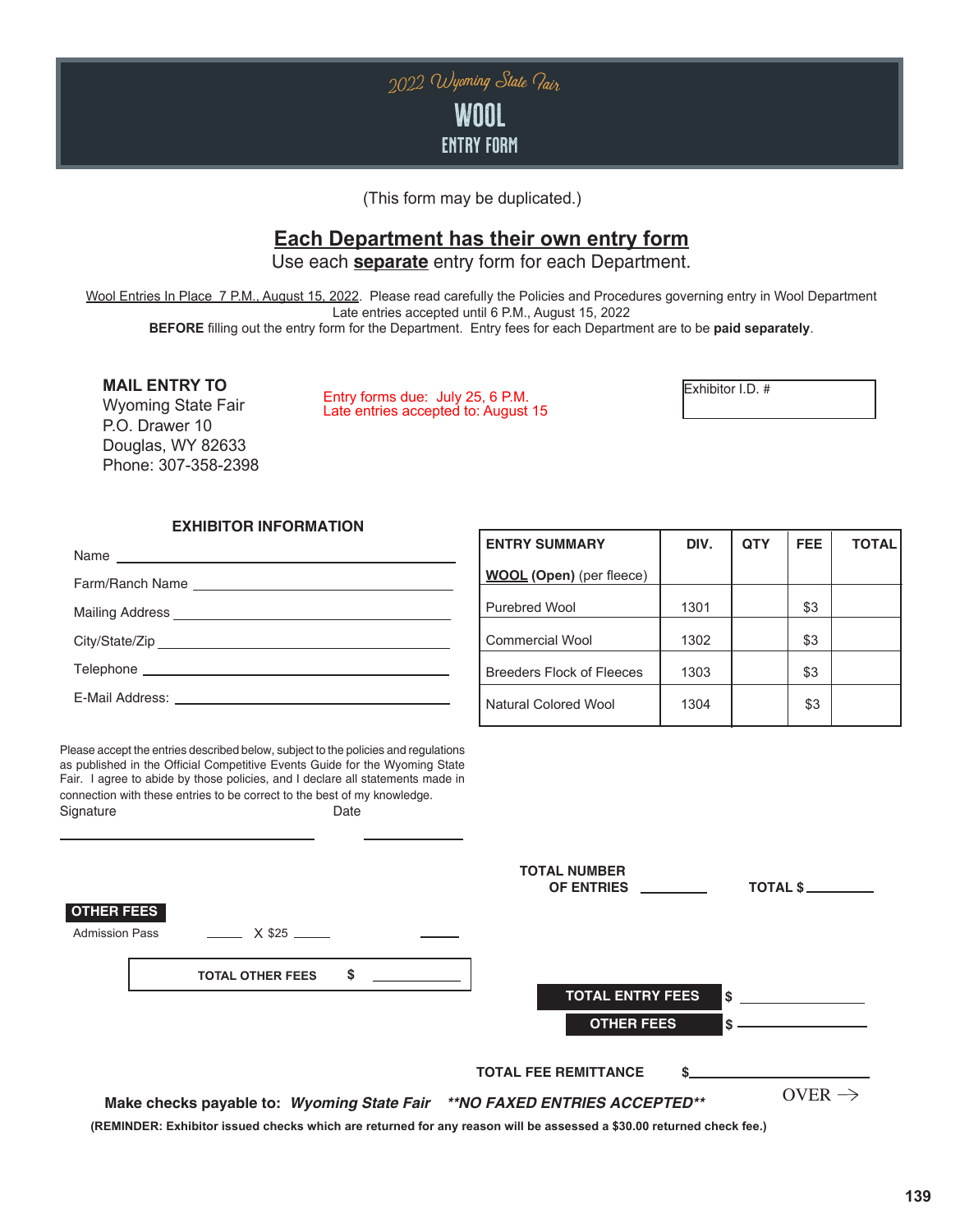# 2022 OPEN CLASS WOOL entry form

# **(THIS FORM MAY BE DUPLICATED)**

| Div. | <b>Class</b> | <b>Name of Class</b> | Computer Item #<br>(Office Use Only) |
|------|--------------|----------------------|--------------------------------------|
|      |              |                      |                                      |
|      |              |                      |                                      |
|      |              |                      |                                      |
|      |              |                      |                                      |
|      |              |                      |                                      |
|      |              |                      |                                      |
|      |              |                      |                                      |
|      |              |                      |                                      |
|      |              |                      |                                      |
|      |              |                      |                                      |
|      |              |                      |                                      |
|      |              |                      |                                      |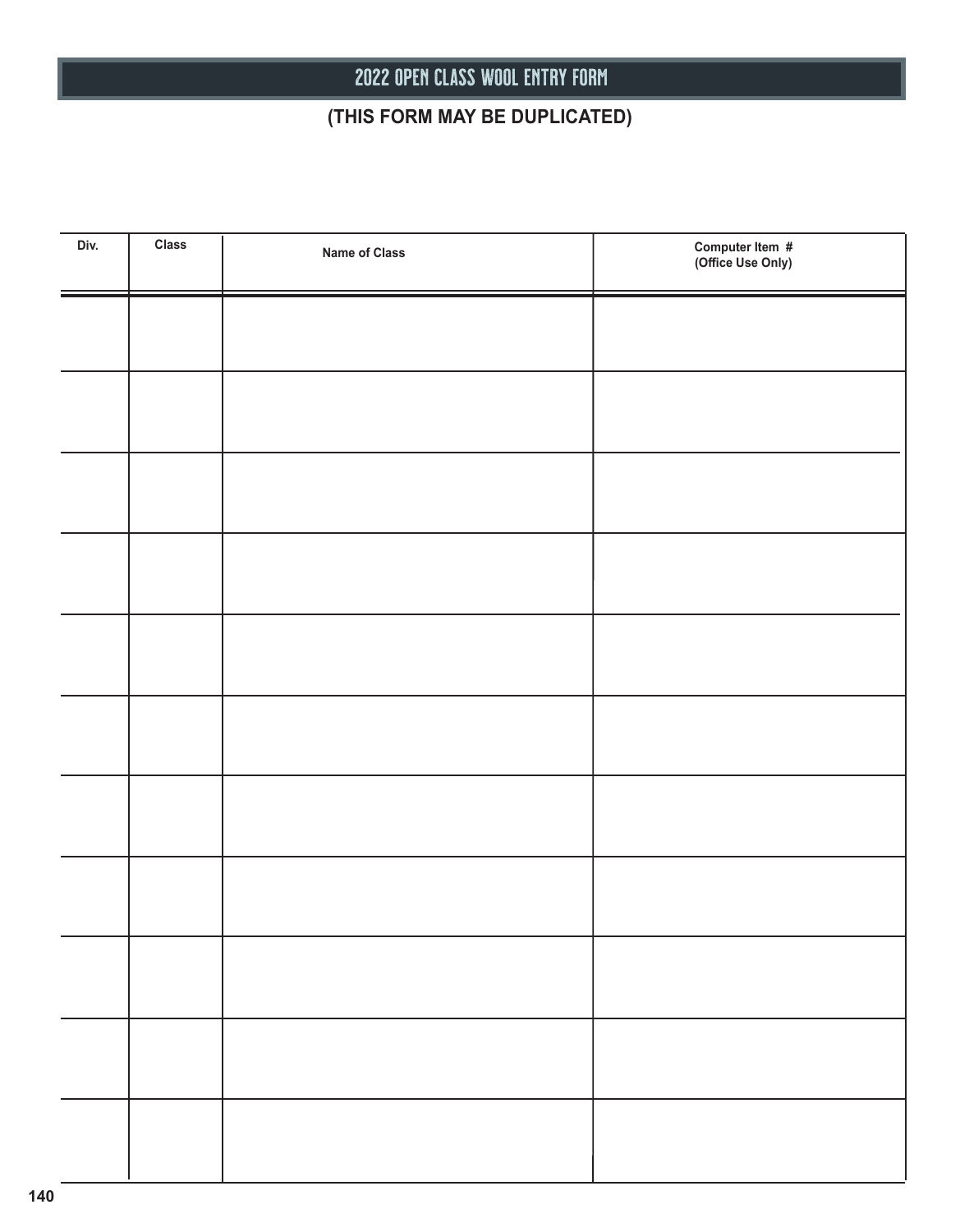

## **MAIL ENTRY TO**

Wyoming State Fair P.O. Drawer 10 Douglas, WY 82633 Phone: 307-358-2398

## (This form may be duplicated.)

Exhibitor I.D. #

# **Each Department has their own entry form**

Use each **separate** entry form for each Department.

 Please read carefully the Policies and Procedures governing entry in each Department **BEFORE** filling out the entry form for the Department. Entry fees for each Department are to be **paid separately**.

## **EXHIBITOR INFORMATION**

|                |                                      |                                                                                                                                                                                                                                                                      |              | Please accept the entries described below, subject to the policies and regulations<br>as published in the Official Competitive Events Guide for the Wyoming State<br>Fair. I agree to abide by those policies, and I declare all statements made in<br>connection with these entries to be correct to the best of my knowledge. |                        |  |
|----------------|--------------------------------------|----------------------------------------------------------------------------------------------------------------------------------------------------------------------------------------------------------------------------------------------------------------------|--------------|---------------------------------------------------------------------------------------------------------------------------------------------------------------------------------------------------------------------------------------------------------------------------------------------------------------------------------|------------------------|--|
|                |                                      |                                                                                                                                                                                                                                                                      |              |                                                                                                                                                                                                                                                                                                                                 |                        |  |
|                |                                      |                                                                                                                                                                                                                                                                      |              | Signature                                                                                                                                                                                                                                                                                                                       | Date                   |  |
|                |                                      |                                                                                                                                                                                                                                                                      |              |                                                                                                                                                                                                                                                                                                                                 |                        |  |
|                |                                      |                                                                                                                                                                                                                                                                      |              | Date of Birth<br>(Required if Junior or Senior Citizen)                                                                                                                                                                                                                                                                         | Age ______             |  |
|                |                                      | Each exhibitor is required to pay a separate Processing Fee (office<br>charge) for the items entered in each Department according to this<br>schedule. Please count only the articles from this Department in<br>calculating the processing fee for this Department. |              |                                                                                                                                                                                                                                                                                                                                 | <b>DEPARTMENT FEES</b> |  |
|                | <b>Fee</b>                           | \$3/each                                                                                                                                                                                                                                                             |              | <b>TOTAL NUMBER</b><br><b>OF ENTRIES</b>                                                                                                                                                                                                                                                                                        |                        |  |
|                |                                      |                                                                                                                                                                                                                                                                      |              | <b>TOTAL FEE REMITTANCE</b><br>Make checks payable to: Wyoming State Fair<br>(REMINDER: Exhibitor issued checks which are returned for any reason will be assessed a \$30.00 returned check fee.)                                                                                                                               | <b>\$</b>              |  |
| <b>Item</b>    | Computer Item #<br>(Office Use Only) | <b>Class Code</b><br>Example: 1 - 103 - 7<br>Dept.<br><b>Division</b>                                                                                                                                                                                                | <b>Class</b> | <b>Description</b> (Use exact wording from Premium Book)<br>USE REVERSE SIDE FOR ADDITIONAL ENTRIES                                                                                                                                                                                                                             |                        |  |
| $\mathbf{1}$   |                                      |                                                                                                                                                                                                                                                                      |              |                                                                                                                                                                                                                                                                                                                                 |                        |  |
| 2              |                                      |                                                                                                                                                                                                                                                                      |              |                                                                                                                                                                                                                                                                                                                                 |                        |  |
| 3              |                                      |                                                                                                                                                                                                                                                                      |              |                                                                                                                                                                                                                                                                                                                                 |                        |  |
| 4              |                                      |                                                                                                                                                                                                                                                                      |              |                                                                                                                                                                                                                                                                                                                                 |                        |  |
| 5              |                                      |                                                                                                                                                                                                                                                                      |              |                                                                                                                                                                                                                                                                                                                                 |                        |  |
| 6              |                                      |                                                                                                                                                                                                                                                                      |              |                                                                                                                                                                                                                                                                                                                                 |                        |  |
| $\overline{7}$ |                                      |                                                                                                                                                                                                                                                                      |              |                                                                                                                                                                                                                                                                                                                                 |                        |  |
| 8              |                                      |                                                                                                                                                                                                                                                                      |              |                                                                                                                                                                                                                                                                                                                                 |                        |  |
| 9              |                                      |                                                                                                                                                                                                                                                                      |              |                                                                                                                                                                                                                                                                                                                                 |                        |  |